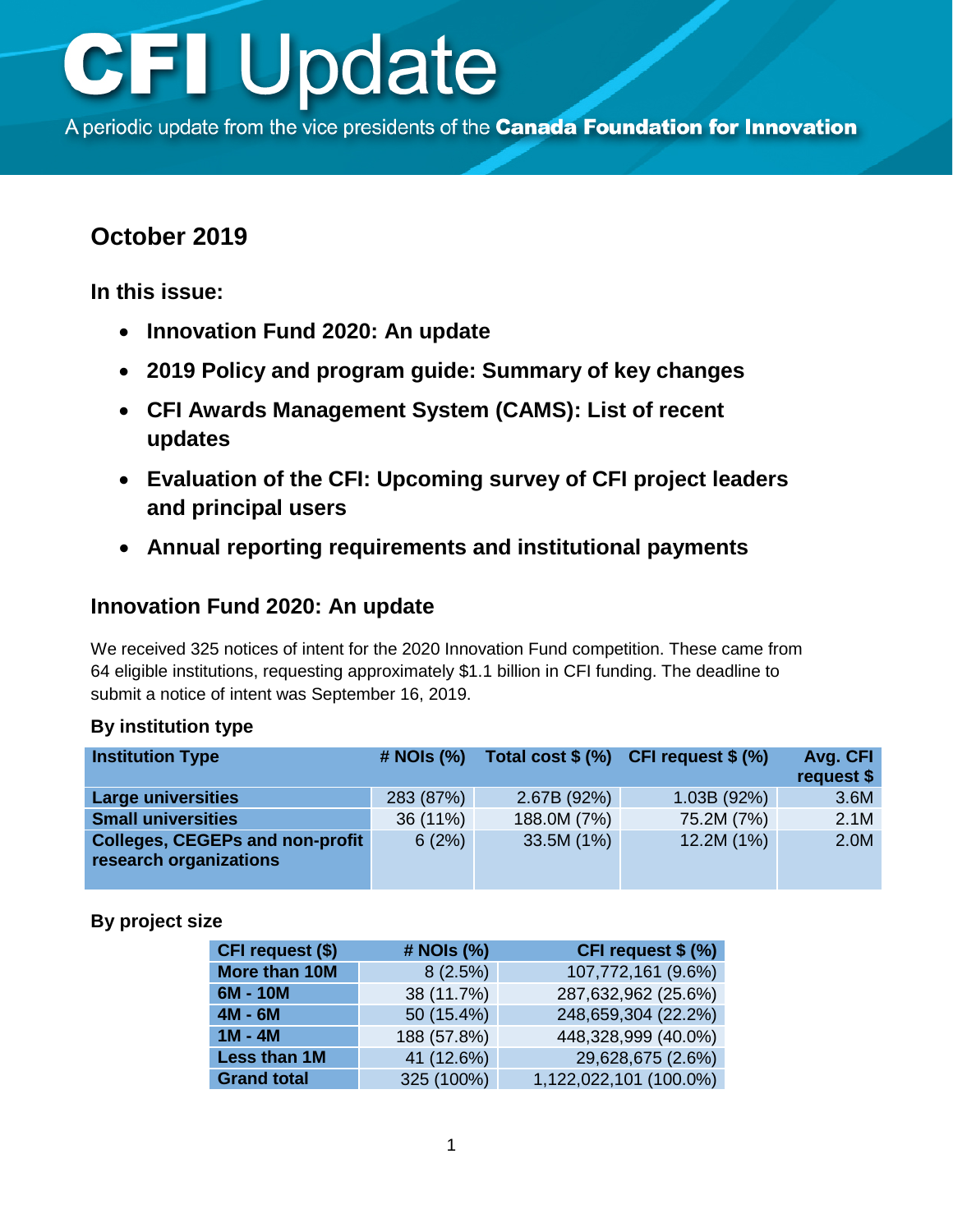<span id="page-1-0"></span>A periodic update from the vice presidents of the Canada Foundation for Innovation

We encourage you to review the [list of notices of intent](https://www.innovation.ca/awards/innovation-fund#tab-application-process) on our website. By doing so, you may find projects that are complementary to those your institution submitted, or which may present opportunities for potential collaborations or multi-institutional initiatives. The list includes a short description of each proposed project as well as the names of the team leaders, administrative and collaborating institutions, and keywords identified by the applicants. To facilitate these kinds of connections, we may also draw your attention to possible overlaps and synergies between institutions in the next few weeks.

Also, please remember that since we use notices of intent to assemble review committees, you will not be able to change the name of the team leader(s) or administrative institution in CAMS now that the notices of intent have been submitted. This is to avoid introducing potential conflicts of interest with review committee members. If you do need to make such a change, contact your Senior Programs Officer as soon as possible. We will oversee the change in CAMS.

### **2019 Policy and program guide: Summary of key changes**

We have made a few changes to the 2017 [Policy and program guide.](https://www.innovation.ca/awards/policy-and-program-guide-and-supplemental-information) These primarily reflect the broadening of certain infrastructure eligibilities which were introduced in spring 2019. We also took this opportunity to include a few other changes that took place in 2018–19. In light of the [small number of changes, w](https://www.innovation.ca/awards/policy-and-program-guide-and-supplemental-information)e consider the 2019 version a "patch" rather than a full revision of the PPG.

These changes to the Policy and program guide are effective as of October 8, 2019. The changes are applicable for all ongoing and future projects.

### **CFI Awards Management System (CAMS): List of recent updates**

A CAMS update was applied on October 3. This update includes the following changes to the institutional dashboard.

#### **Improvements to the left navigation menu**

You can now hide or show the left navigation menu by clicking on "Show menu" or "Hide menu" in the coloured banner at the top. We have also changed some labels within the menu to improve the organization of the activities and more accurately reflect the content of the sections. For example, "Infrastructure projects" is now "Proposal management."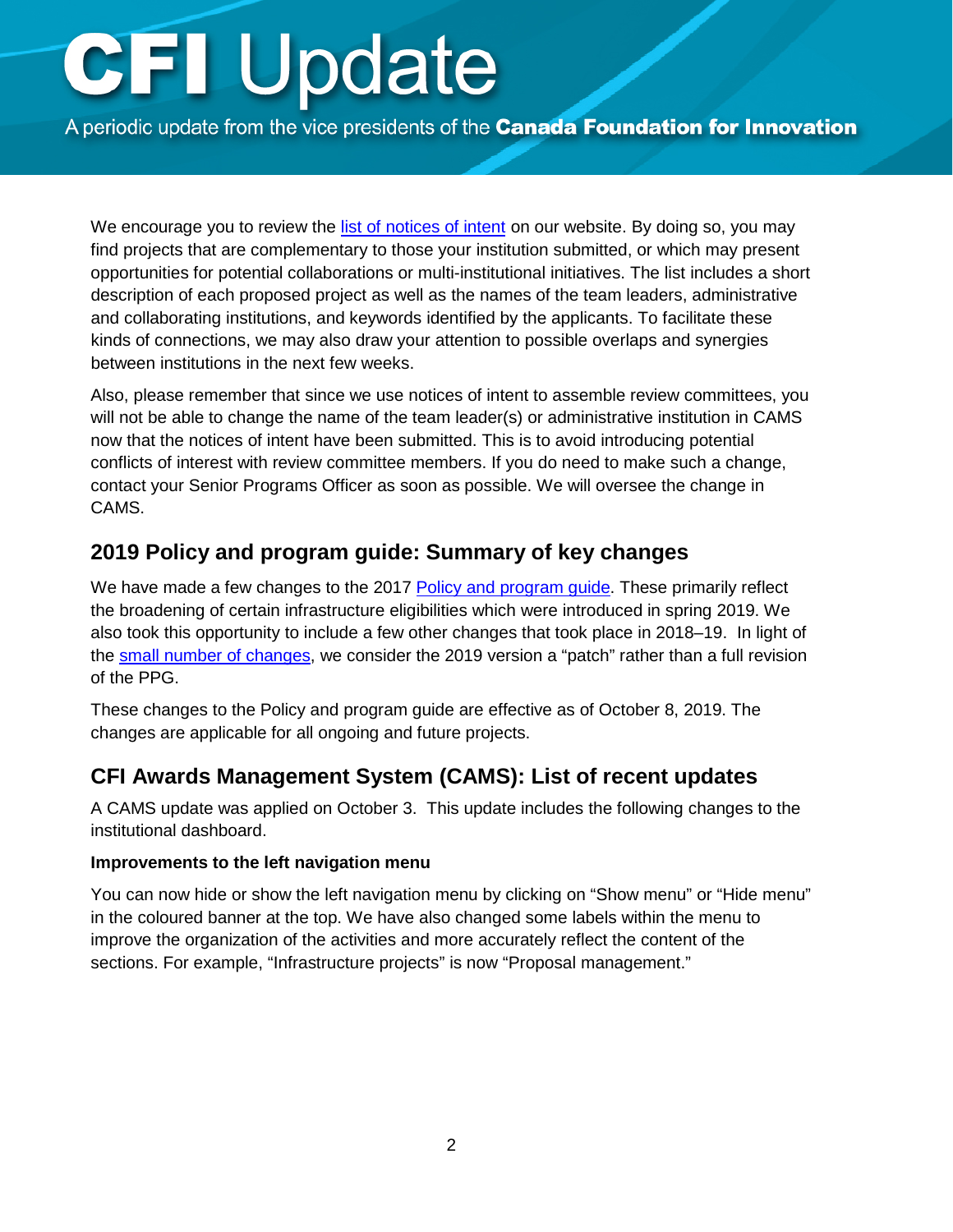<span id="page-2-0"></span>A periodic update from the vice presidents of the **Canada Foundation for Innovation** 

#### **Introduction of Award agreement mailing address management**

Institutions can now update the address that award agreements are mailed to. Please visit the "Award agreement address" tab within the "Institutional agreement and access privileges" section of your CAMS portal. Note that only the president, account administrator and liaison can update this information.

#### **More detailed reasons for "No funding" and "Withdrawn" now displayed**

Two new sections on the "Project overview" screen provide more detail about the reason for a "No funding" decision and a reason for projects that have been "Withdrawn." "No funding reason" is found in the "Decision" section and "Withdrawn reason" is found in the "Notice of Intent and Proposal" section. In addition, projects that were withdrawn because they were not funded by a partner have been reclassified as "Not funded".

It is possible that this release has introduced some minor issues in CAMS despite our best testing efforts. Please inform the CFI at [help.aide@innovation.ca](mailto:help.aide@innovation.ca) should you notice any issues.

## **Evaluation of the CFI: Upcoming survey of CFI project leaders and principal users**

The Audit and Evaluation Branch of Science and Economic Development Canada (ISED) is conducting an evaluation of the CFI. This is in accordance with our contribution agreement with the Government of Canada. The purpose of this evaluation is to inform ISED of the CFI's performance and efficiency between 2014 and 2019 as well as to assess the relevance of the CFI in supporting research infrastructure during that period.

As part of this evaluation, ISED will engage an external consultant to conduct a survey with project leaders and principal users who use CFI-funded infrastructure. The survey will address the possible effects of CFI-funded infrastructure on the progress and achievements of the research and the career development of the researchers, and of highly qualified personnel. The survey will also examine efficiency and delivery.

We ask that you alert your researchers to watch for a request from ISED to complete this voluntary survey in the coming weeks. Please encourage them to participate in this important exercise.